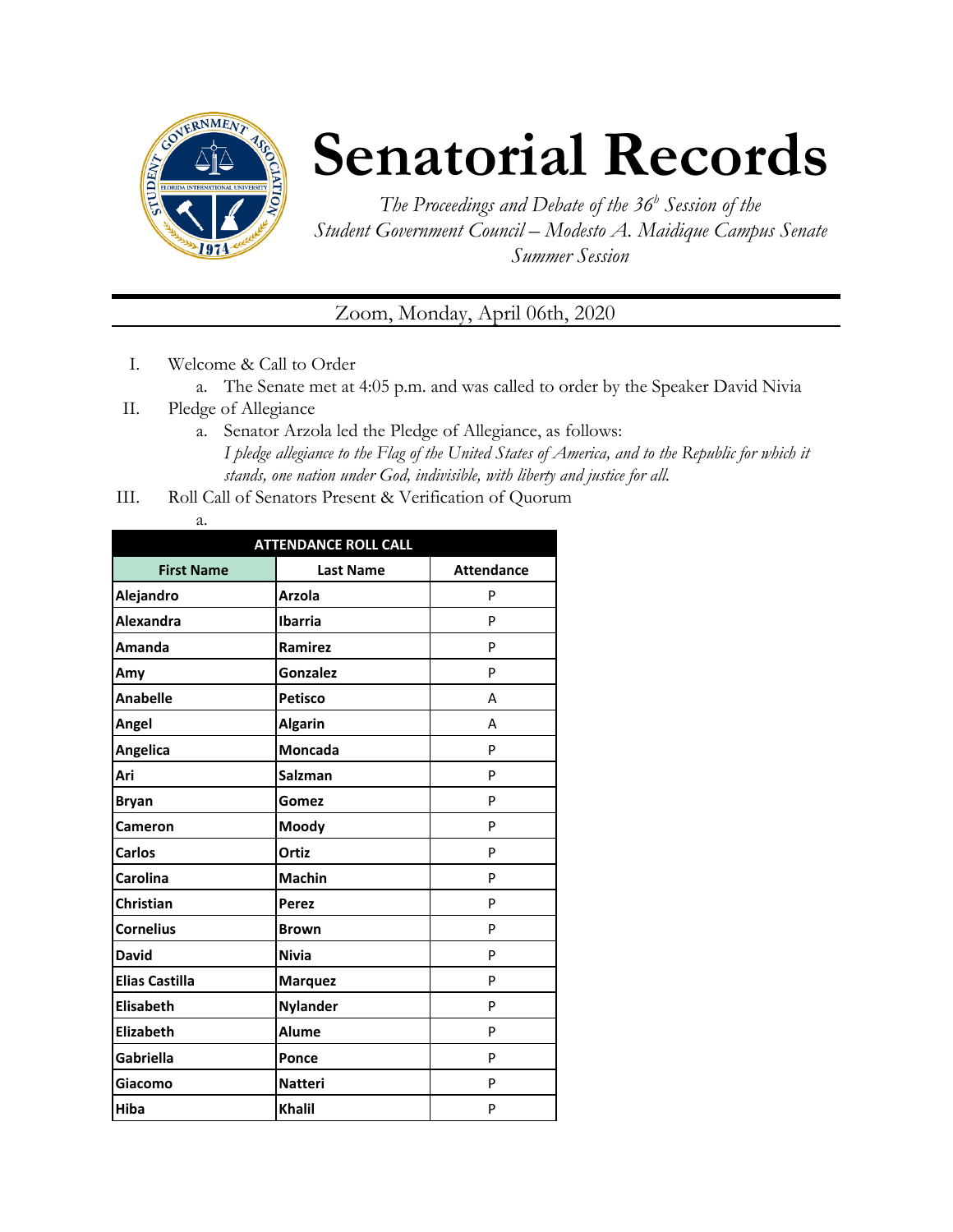| Janelle                 | Fraga            | P                  |
|-------------------------|------------------|--------------------|
| Jocelyn                 | Correa           | P                  |
| <b>VACANT</b>           | <b>VACANT</b>    |                    |
| Karla                   | Perez            | P                  |
| <b>Kiara</b>            | Mohammad         | P                  |
| <b>Mallory</b>          | <b>Fortuno</b>   | P                  |
| <b>Marko</b>            | <b>Nikitovic</b> | A                  |
| Maryam                  | Rafieifar        | P                  |
| <b>Matthew</b>          | <b>Beck</b>      | P                  |
| Meena                   | <b>Mohan</b>     | А                  |
| <b>Nitya</b>            | Ramalingam       | P                  |
| <b>Molly</b>            | <b>Schantz</b>   | P                  |
| Rose                    | Ingraham         | P                  |
| Santiago                | <b>Arias</b>     | P                  |
| Serena Perpetual        | Correia          | P                  |
| <b>Shahnawaz</b>        | Rafi             | P                  |
| Van                     | Le               | P                  |
| <b>SENATE SEATS</b>     | 37               |                    |
| <b>VACANT SEATS</b>     | 1                | <b>QUORUM</b>      |
| <b>SENATORS PRESENT</b> | 33               | <b>ESTABLISHED</b> |
| <b>AMT FOR QUORUM</b>   | 18               |                    |

b. The roll was called and a quorum was verified with 33 Senators present.

- IV. Approval of the Minutes from March 30th, 2020
	- a. Senator Karla Perez moves to approve the minutes from March 30th, 2020. Senator Castilla seconds. Motion passes.
- V. Adoption of the Agenda
	- a. Senator Castilla moves to adopt the agenda. Senator Arzola seconds. Motion passes.
- VI. Invited Speakers
	- a. Elections Commissioner Tatiana Aravelo
		- i. Elections on April 7th and 8th.
		- ii. Created a flyer with a zoom link for any questions or concerns students may have during elections. Please share the flyer
		- iii. Elections code violations Writs submitted
			- 1. We informed candidates on the decisions. Zoom recording is posted on the SGA website and we are waiting to upload meeting minutes.
		- iv. Help from Senators to let students know about the referendums and the online voting this semester.
		- v. We will post the results of elections next Monday.
- VII. Committee Reports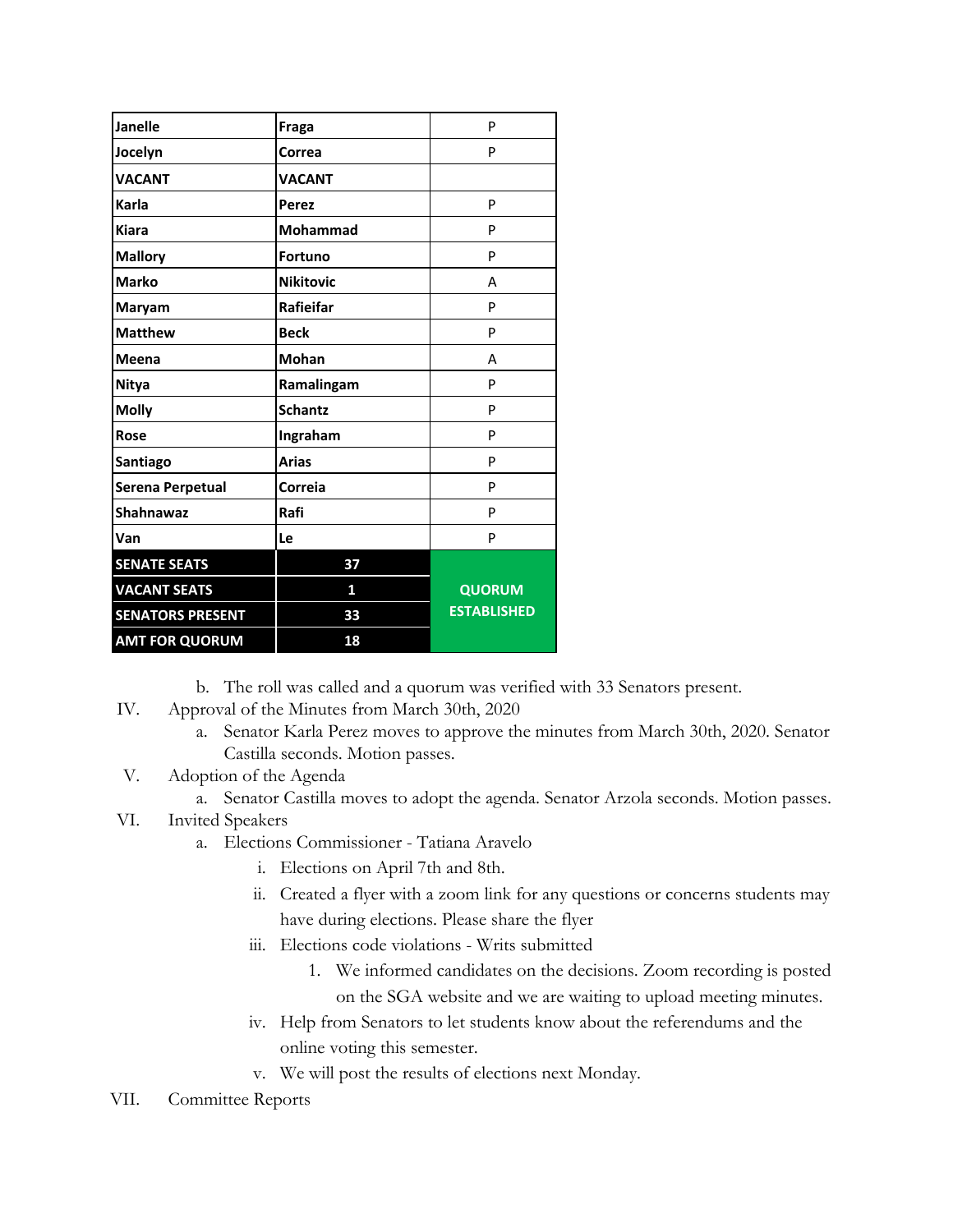- a. Finance Committee
	- i. Went over recommendations for MMC Statutes
	- ii. If you have any questions, please contact sgafinance@fiu.com
- b. Rules, Legislation, and Judiciary Committee
	- i. Met and approved two bills
	- ii. If you have any questions, please contact sgarules  $(\partial)$  fiu.edu
- c. Operational Review Committee
	- i. Received Model Un audit but due to the COVID-19 we decided to close it.
	- ii. If you have any questions, please contact sgaorc $@$ fiu.edu
- d. Internal Affairs Committee
	- i. Working on recommendations for MMC statutes
	- ii. If you have any questions, please contact sgainternal@fiu.edu
- e. Student Advocacy Committee
	- i. Meeting today, and received concerns,
	- ii. Working on a bill to add the concern docs to MMC Statutes
	- iii. Want to create a centralized post
	- iv. If you have any questions, please contact sgaadvocacy@fiu.edu
- f. Graduate and Professional Students Committee
	- i. No report
	- ii. If you have any questions, please contact **GPSC**chair@fiu.edu
	- iii. Questions regarding funding, please contact [GPSC@fiu.edu](mailto:GPC@fiu.edu)

#### VIII. Executive Board Reports

- a. Senate Speaker Nivia
	- i. Recommendations to improve the Governing documents
	- ii. Emergency Senate Meeting Possibly Next Friday
	- iii. If you have any questions, please email sgaspeaker@fiu.edu
- b. Speaker Pro Tempore Algarin
	- i. No report
	- ii. If you have any questions, please email sgaprotemp@fiu.edu
- c. President Rosell
	- i. Did Cafecito event with Office of Engagement
	- ii. Been doing Instagram lives on Friday to keep students engaged
	- iii. Collected student concerns and communicating them to administration
	- iv. If you have any questions, please email sgapres $@$ fiu.edu
- d. Vice President Ojeda
	- i. Digital Campaign for Recharge
		- 1. Getting a series of templates done
	- ii. Last week we had a meeting with Michael Hernandez, the President of the Alumni Association, and had discussions on how we can connect students with the Alumni Association.
	- iii. Having a meeting with Chief Casas on Thursday
	- iv. If you have any questions, please email sgavp $@$ fiu.edu
- e. Comptroller
	- i. Monthly financial report was sent out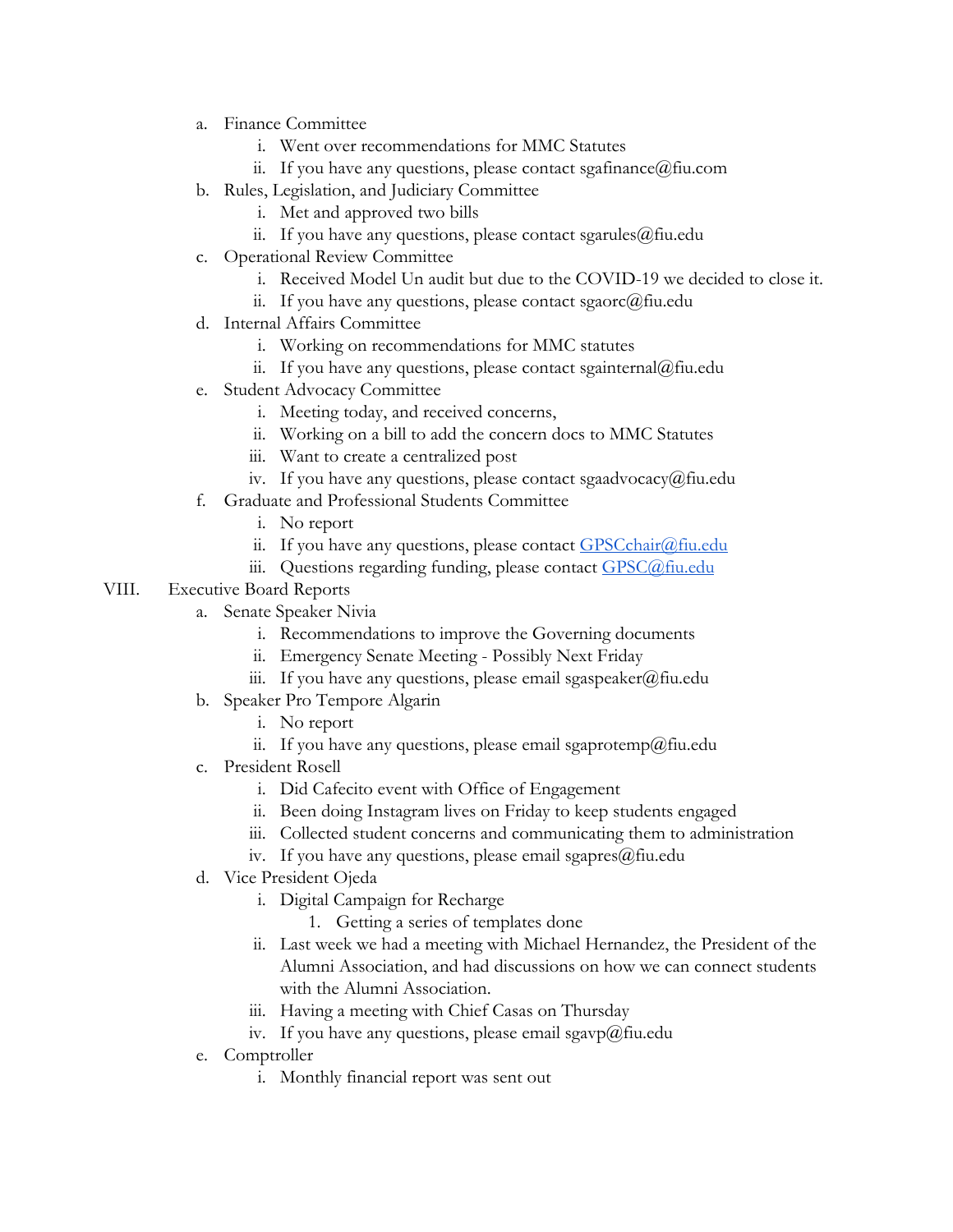- ii. Over the weekend we worked on a bill to add something to the Comptroller Position as well as the other committees.
- iii. If you have any questions, please email sgacomptrol@fiu.edu
- f. Chief Justice
	- i. Received about 10 writs.
		- 1. Took 2 days, one for validation and the other for deliberations
		- 2. Only validated 5 out 10 because of repeats
		- 3. Writ submitted by:
			- a. Alexandra Ibarria
				- b. Alexandra Valdes
				- c. ORC
		- 4. Currently finishing decisions and official responses for the ones involving candidates which are time sensitive.
	- ii. If you have any questions, please email  $sgaiud@final$
- IX. Special Orders
	- a. There were none.
- X. Vetoed Legislation
	- a. There were none.
- XI. Second Readings
	- a. There were none.
- XII. Unfinished Business
	- a. There were none
- XIII. New Business
	- a. MMC's Statutes Update Bill

1.

- i. Question and Answer Period
- ii. Senator Ingraham moves to go into a 10 minute discussion period. Senator Brown seconds. Motion passes.
- iii. Senator Gomez moves to amend to remove from the bill everything highlighted in red. Senator Ibarria seconds. Motion passes.
- iv. Senator Ingraham moves to amend the bill to strike line D. Speaker rules dilatory no seconds.
- v. Senator Alume moves to bypass second reading. Senator Ibarria seconds. Motion passes.
- vi. Senator Castilla moves to go into voting procedure. Senator Alume seconds. Motion passes.

| <b>VOTE ON</b>    |                  |                   |      |        |
|-------------------|------------------|-------------------|------|--------|
| <b>First Name</b> | <b>Last Name</b> | <b>Attendance</b> | Vote | Reason |
| Alejandro         | Arzola           | D                 | N    |        |
| <b>Alexandra</b>  | Ibarria          | D                 | v    |        |
| Amanda            | Ramirez          | D                 | v    |        |
| Amy               | Gonzalez         | D                 |      |        |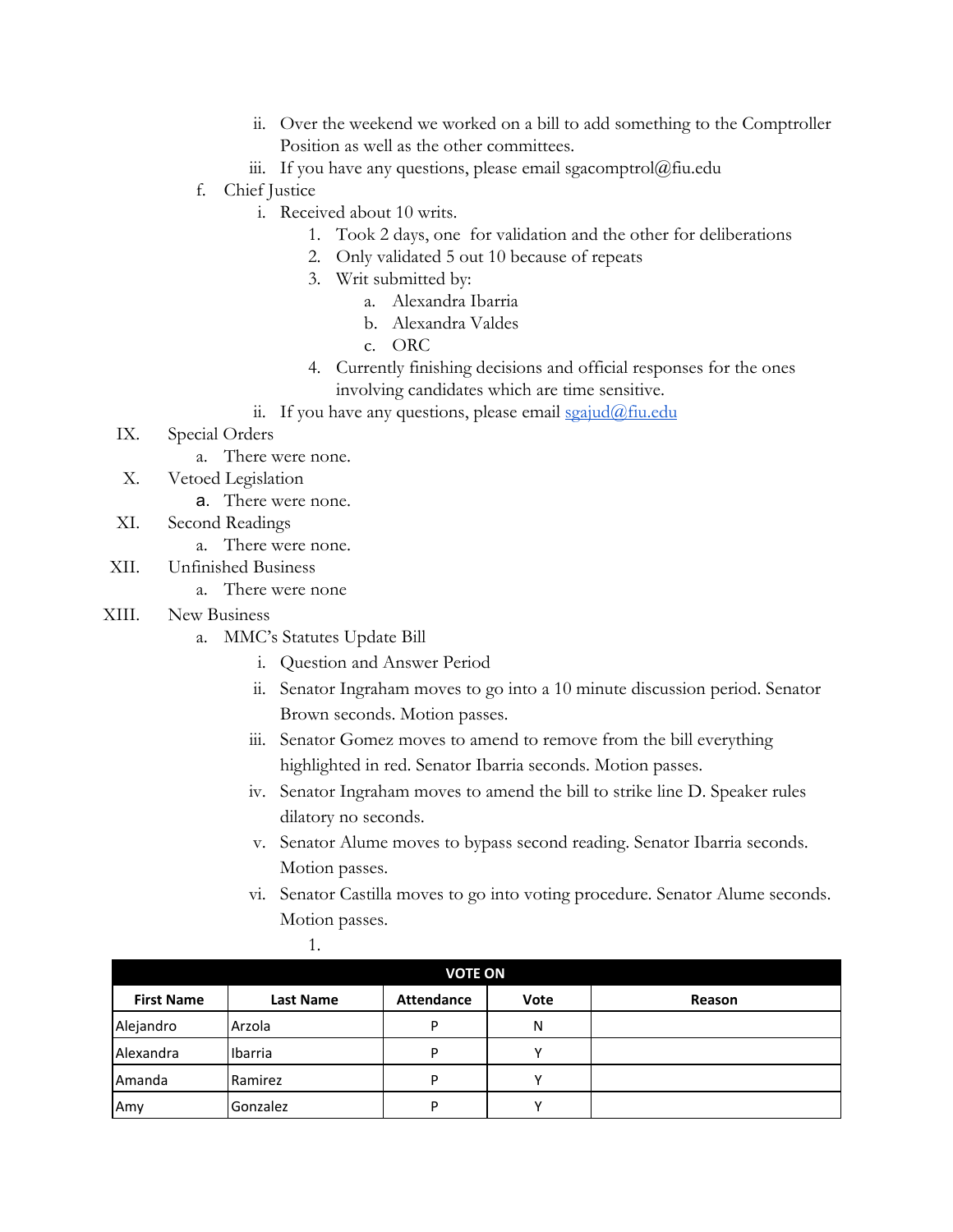|                           |               | <b>ABSTAIN</b> | $\mathbf 0$ |             |
|---------------------------|---------------|----------------|-------------|-------------|
| <b>QUORUM ESTABLISHED</b> |               | <b>NAY</b>     | 10          | <b>PASS</b> |
|                           |               | YAY            | 21          |             |
| Van                       | Le            | ${\sf P}$      | Υ           |             |
| Shahnawaz                 | Rafi          | A              |             |             |
| Perpetual                 | Correia       | ${\sf P}$      | Υ           |             |
| Santiago<br>Serena        | Arias         | ${\sf P}$      | ${\sf N}$   |             |
| Rose                      | Ingraham      | ${\sf P}$      | ${\sf N}$   |             |
| Molly                     | Schantz       | ${\sf P}$      | ${\sf N}$   |             |
| Nitya                     | Ramalingam    | ${\sf P}$      | ${\sf N}$   |             |
| Meena                     | Mohan         | A              |             |             |
| Matthew                   | Beck          | A              |             |             |
| Maryam                    | Rafieifar     | ${\sf P}$      | ${\sf N}$   |             |
| Marko                     | Nikitovic     | A              |             |             |
| Mallory                   | Fortuno       | P              | ${\sf N}$   |             |
| Kiara                     | Mohammad      | ${\sf P}$      | Υ           |             |
| Karla                     | Perez         | ${\sf P}$      | ${\sf N}$   |             |
| <b>VACANT</b>             | <b>VACANT</b> |                |             |             |
| Jocelyn                   | Correa        | ${\sf P}$      | Υ           |             |
| Janelle                   | Fraga         | $\sf P$        | Υ           |             |
| Hiba                      | Khalil        | $\sf P$        | Υ           |             |
| Giacomo                   | Natteri       | ${\sf P}$      | Υ           |             |
| Gabriella                 | Ponce         | ${\sf P}$      | ${\sf N}$   |             |
| Elizabeth                 | Alume         | ${\sf P}$      | Υ           |             |
| Elisabeth                 | Nylander      | ${\sf P}$      | Υ           |             |
| Elias Castilla            | Marquez       | ${\sf P}$      | Υ           |             |
| David                     | Nivia         | ${\sf P}$      | Υ           |             |
| Cornelius                 | Brown         | $\sf P$        | ${\sf N}$   |             |
| Christian                 | Perez         | ${\sf P}$      | Υ           |             |
| Carolina                  | Machin        | ${\sf P}$      | Υ           |             |
| Carlos                    | Ortiz         | ${\sf P}$      | Υ           |             |
| Cameron                   | Moody         | ${\sf P}$      | Υ           |             |
| Bryan                     | Gomez         | ${\sf P}$      | Υ           |             |
| Ari                       | Salzman       | ${\sf P}$      | Υ           |             |
| Angelica                  | Moncada       | ${\sf P}$      | Υ           |             |
| Angel                     | Algarin       | A              |             |             |
| Anabelle                  | Petisco       | A              |             |             |
|                           |               |                |             |             |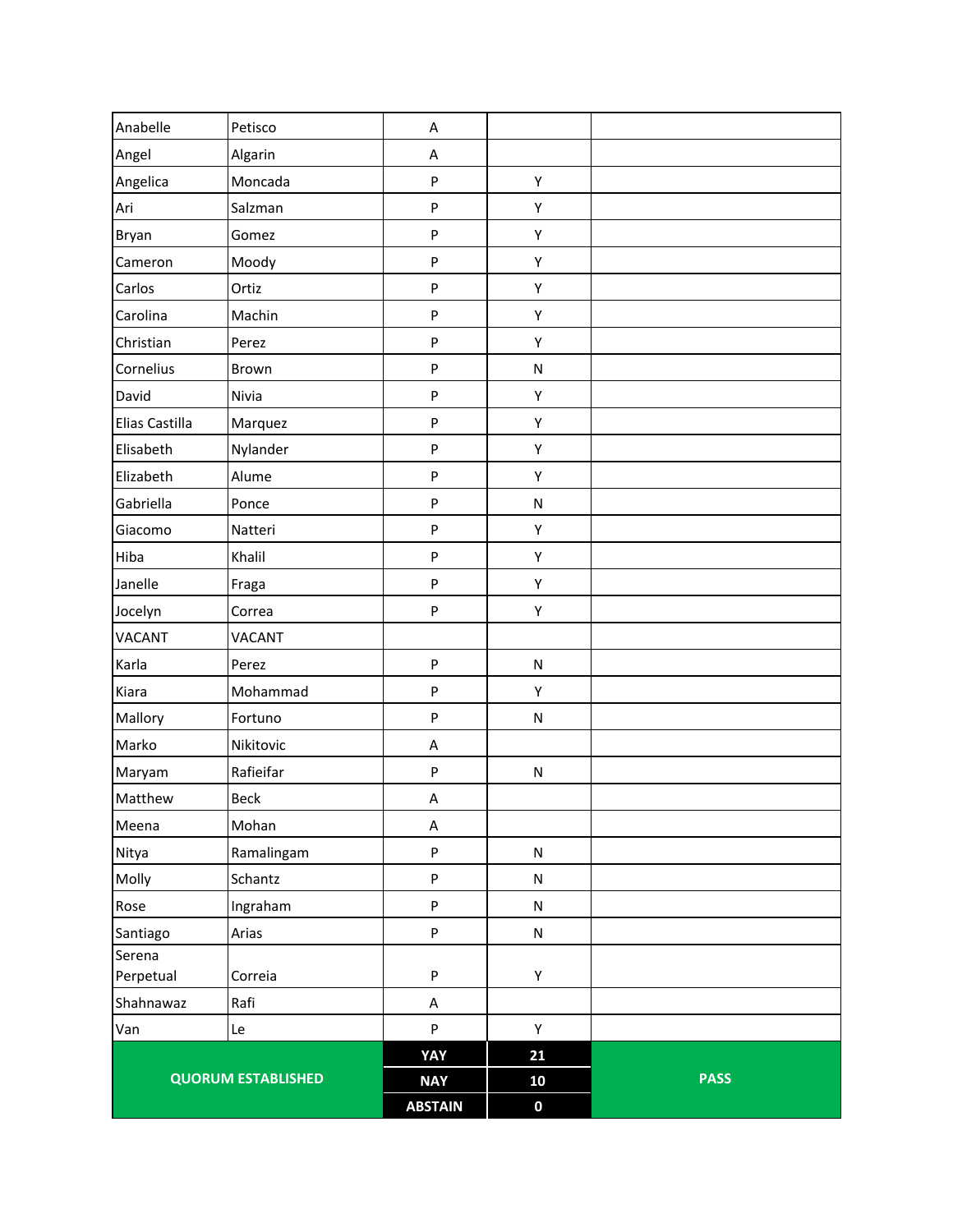#### 2. Passed with 21-10-0

### b. A Bill TO ADD COMPTROLLER TO THE MEMBERSHIP OF THE OPERATIONAL REVIEW COMMITTEE

- i. Question and Answer Period
- ii. Senator Arzola moves to go into a 2 minute discussion period. Senator Brown seconds. Motion passes.
- iii. Senator Gomez moves to extend the discussion period by 1 minute. Senator Brown seconds. Motion passes.
- iv. Senator Arzola moves to close the discussion period. Senator Brown seconds. Motion passes.
- v. Senator Schantz moves to amend to add "SGC MMC Comptroller or a designee". Senate Arzola seconds. Motion passes.
- vi. Senator Gomez moves to amend the wording from "month" to "calendar month" and add definitions to terms in the bill. Senator Castilla seconds. Motion passes.
- vii. Senator Gomez moves to bypass second reading. Senator Castilla seconds. Motion passes.
- viii. Senator Castilla moves to table indefinitely. Speaker rules it dilatory.
- ix. Speaker moves for a friendly amendment to remove attendance from the terms definitions.
- x. Senator Gomez moves to go into voting procedure. Senator Ingraham seconds. Motion passes.

| <b>VOTE ON</b>    |                  |                   |      |        |
|-------------------|------------------|-------------------|------|--------|
| <b>First Name</b> | <b>Last Name</b> | <b>Attendance</b> | Vote | Reason |
| Alejandro         | Arzola           | P                 | N    |        |
| Alexandra         | Ibarria          | P                 | N    |        |
| Amanda            | Ramirez          | P                 | N    |        |
| Amy               | Gonzalez         | Α                 |      |        |
| Anabelle          | Petisco          | Α                 |      |        |
| Angel             | Algarin          | A                 |      |        |
| Angelica          | Moncada          | P                 | Υ    |        |
| Ari               | Salzman          | P                 | N    |        |
| Bryan             | Gomez            | P                 | Υ    |        |
| Cameron           | Moody            | P                 | Υ    |        |
| Carlos            | Ortiz            | P                 | Υ    |        |
| Carolina          | Machin           | P                 | N    |        |

1.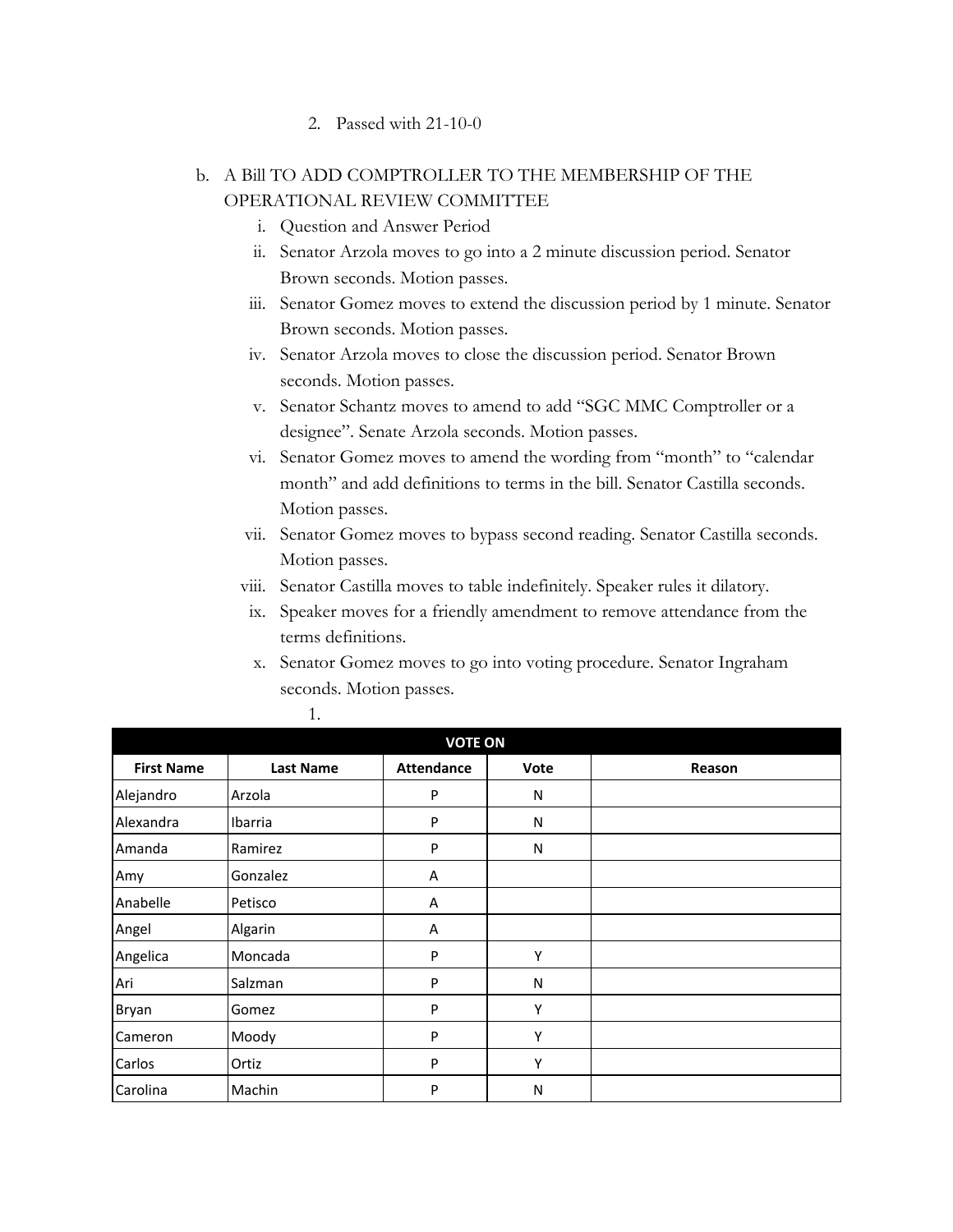| Christian                 | Perez         | $\mathsf{P}$              | Y                       |             |
|---------------------------|---------------|---------------------------|-------------------------|-------------|
| Cornelius                 | Brown         | $\sf P$                   | Υ                       |             |
| David                     | Nivia         | $\sf P$                   | Y                       |             |
| Elias Castilla            | Marquez       | $\mathsf{P}$              | ${\sf N}$               |             |
| Elisabeth                 | Nylander      | $\mathsf{P}$              | Y                       |             |
| Elizabeth                 | Alume         | $\boldsymbol{\mathsf{P}}$ | Υ                       |             |
| Gabriella                 | Ponce         | $\sf P$                   | Y                       |             |
| Giacomo                   | Natteri       | $\sf P$                   | Y                       |             |
| Hiba                      | Khalil        | $\mathsf{P}$              | Y                       |             |
| Janelle                   | Fraga         | $\mathsf{P}$              | Υ                       |             |
| Jocelyn                   | Correa        | $\sf P$                   | Y                       |             |
| VACANT                    | <b>VACANT</b> |                           |                         |             |
| Karla                     | Perez         | $\mathsf{P}$              | Υ                       |             |
| Kiara                     | Mohammad      | $\sf P$                   | Y                       |             |
| Mallory                   | Fortuno       | $\sf P$                   | Υ                       |             |
| Marko                     | Nikitovic     | Α                         |                         |             |
| Maryam                    | Rafieifar     | $\boldsymbol{\mathsf{P}}$ | Y                       |             |
| Matthew                   | <b>Beck</b>   | A                         |                         |             |
| Meena                     | Mohan         | Α                         |                         |             |
| Nitya                     | Ramalingam    | $\boldsymbol{\mathsf{P}}$ | ${\sf N}$               |             |
| Molly                     | Schantz       | $\boldsymbol{\mathsf{P}}$ | Y                       |             |
| Rose                      | Ingraham      | $\sf P$                   | Y                       |             |
| Santiago                  | Arias         | $\mathsf{P}$              | Y                       |             |
| Serena                    |               |                           |                         |             |
| Perpetual                 | Correia       | ${\sf P}$                 | Y                       |             |
| Shahnawaz                 | Rafi          | Α                         |                         |             |
| Van                       | Le            | $\mathsf{P}$              | Y                       |             |
|                           |               | YAY                       | 23                      |             |
| <b>QUORUM ESTABLISHED</b> |               | <b>NAY</b>                | $\overline{\mathbf{z}}$ | <b>PASS</b> |
|                           |               | <b>ABSTAIN</b>            | $\mathbf 0$             |             |

2. Passes with 23-7-0

c. U-Wide Congressional Bill 2020.0001

*Point of Personal Privilege for Senator Karla Perez at 5:46pm; Dismissed*

- i. [https://docs.google.com/document/d/140ux1CKi7V8swlfBR9w\\_JA3lOl9f](https://docs.google.com/document/d/140ux1CKi7V8swlfBR9w_JA3lOl9fCisikeDIJAucAes/edit?usp=sharing) [CisikeDIJAucAes/edit?usp=sharing](https://docs.google.com/document/d/140ux1CKi7V8swlfBR9w_JA3lOl9fCisikeDIJAucAes/edit?usp=sharing)
- ii. Question and Answer Period

*Point of Personal Privilege for Senator Fortuno at 5:56; Dismissed*

*Point of Personal Privilege for Senator Ingraham at 5:58pm; Dismissed*